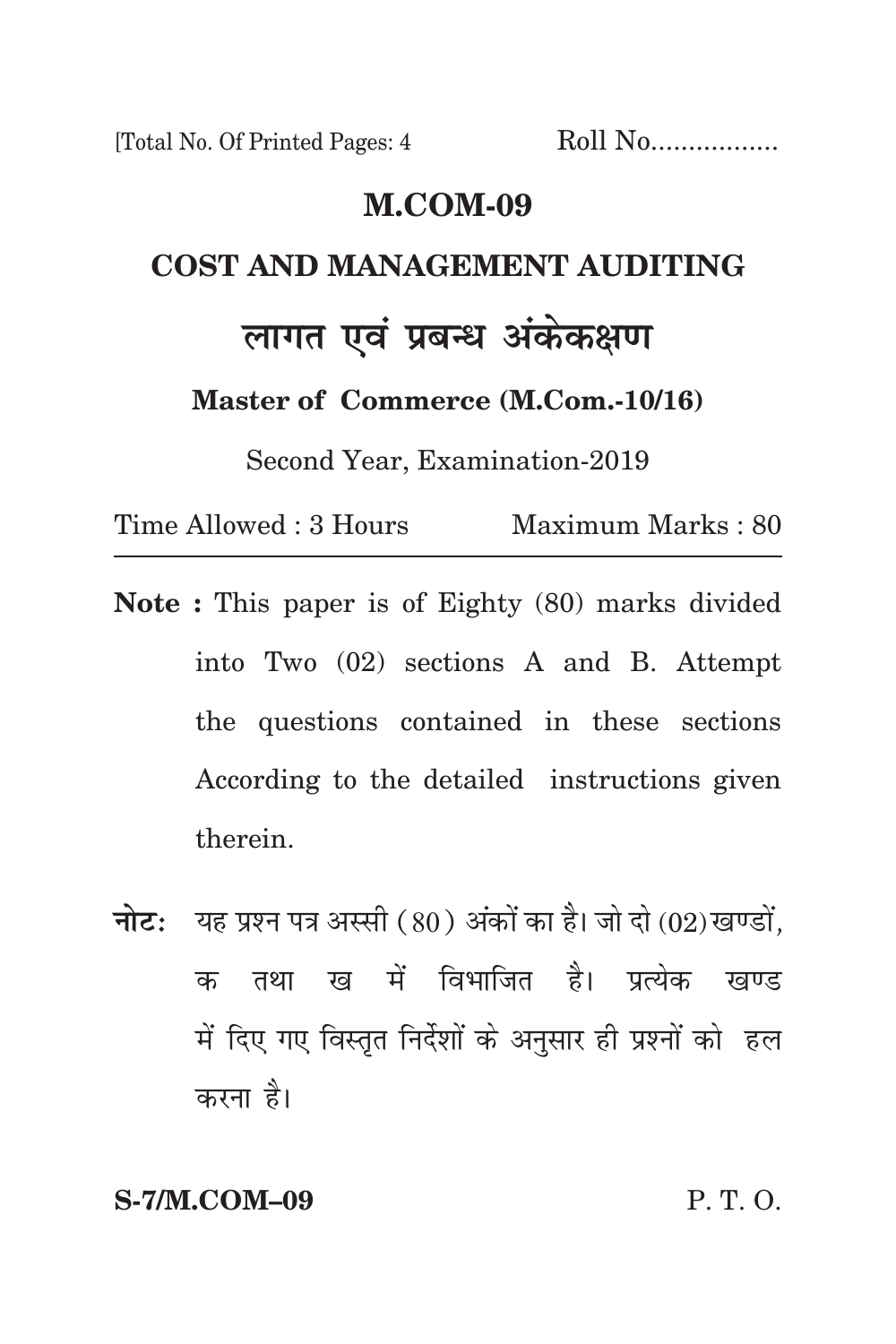## Section-A/<u>खण्ड-</u>'क'

(Long Answer type Questions/दीर्घ उत्तरीय प्रश्न)

- Note: Section-'A' contains Five (05) long Answer type questions of Fifteen (15) marks each. Learners are required to Answer any three (03) questions only.  $(3 \times 15=45)$
- नोट: खण्ड-'क' में पाँच (05) दीर्घ उत्तरों वाले प्रश्न दिए गए हैं, प्रत्येक प्रश्न के लिए पन्द्रह (15) अंक निर्धारित हैं। शिक्षार्थियों को इनमें से केवल तीन (03) प्रश्नों के उत्तर देने हैं।
- 1. What do you mean by cost Audit? How does it differ from financial Audit?

लागत अंकेक्षण से आप क्या समझते हैं? यह वित्तीय अंकेक्षण से किस प्रकार भिन्न है?

2. Write a note on compulsion of cost Audit under companies Act.

कम्पनी अधिनियम के अन्तर्गत लागत अंकेक्षण की अनिवार्यता पर एक लेख लिखिए।

## **S-7/M.COM-09** 2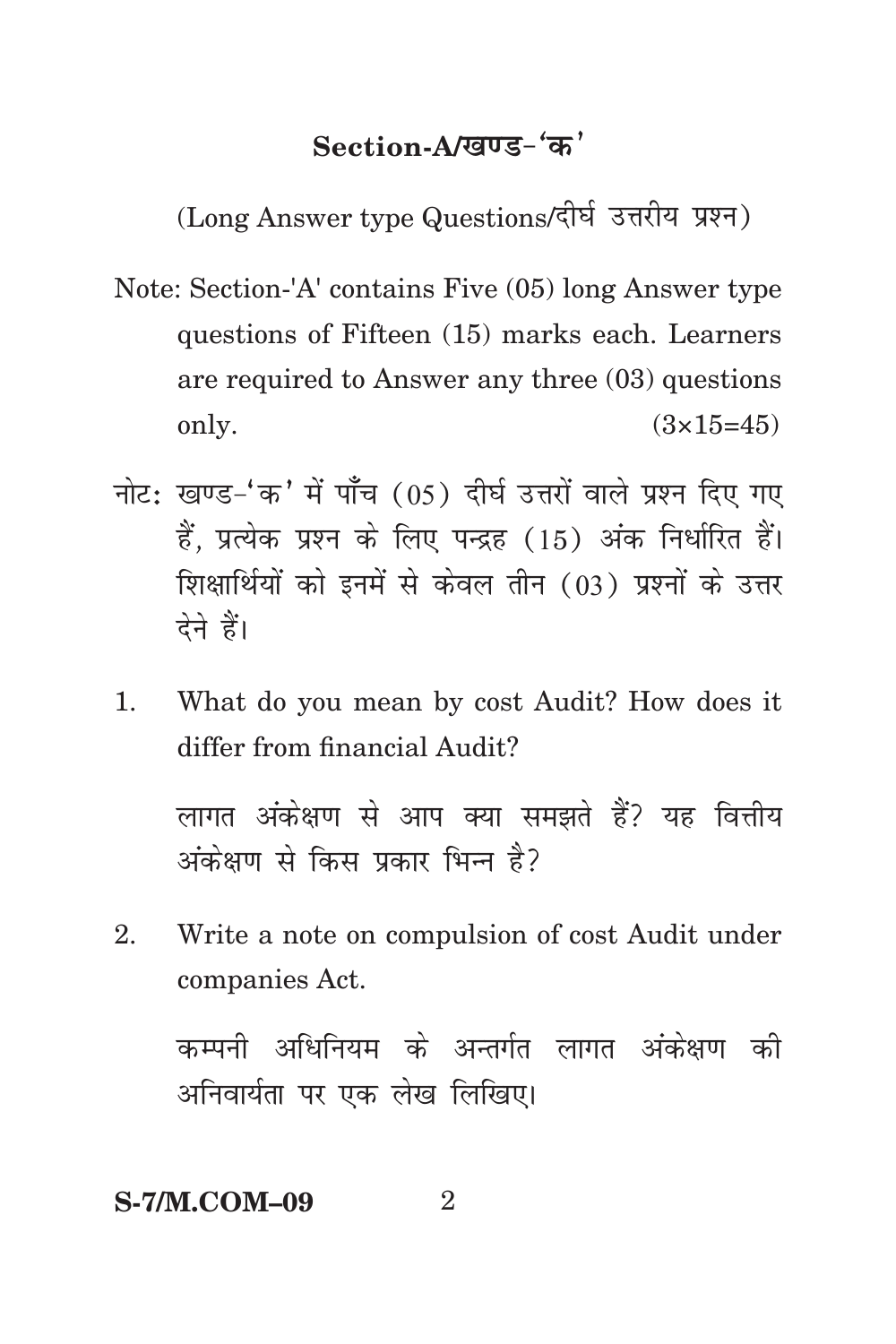3. Explain the term Management Audit. Discuss the various techniques used by an auditor for conducting Management Audit. प्रबन्ध अंकेक्षण को समझाइए। एक अंकेक्षक के द्रारा

प्रबन्ध अंकेक्षक में प्रयोग की जाने वाली विभिन्न तकनीकों को विवेचना कोजिए।

4. Discuss the suitability of the appointment of an Management Auditor, his qualities and functions.

एक प्रबन्ध अंकेक्षण को नियक्ति को उपयक्तता. उसकी योग्यताओं एवं कार्यों का वर्णन कीजिए।

5. Write an detailed essay on special audit of Banks and Co-operative Societies. बैंकों एवं सहकारी समितियों के विशेष अंकेक्षण पर एक विस्तत निबंध लिखिए।

## Section-B/*<u>Ending</u>*

(Short answer type questions/ लघु उत्तरीय प्रश्न)

- Note: Section -'B' contains Eight (08) short Answer type questions of Seven (07) marks each. Learners are required to Answer any Five (05) questions only.  $(5 \times 7 = 35)$
- **S-7/M.COM–09** 3 P. T. O.